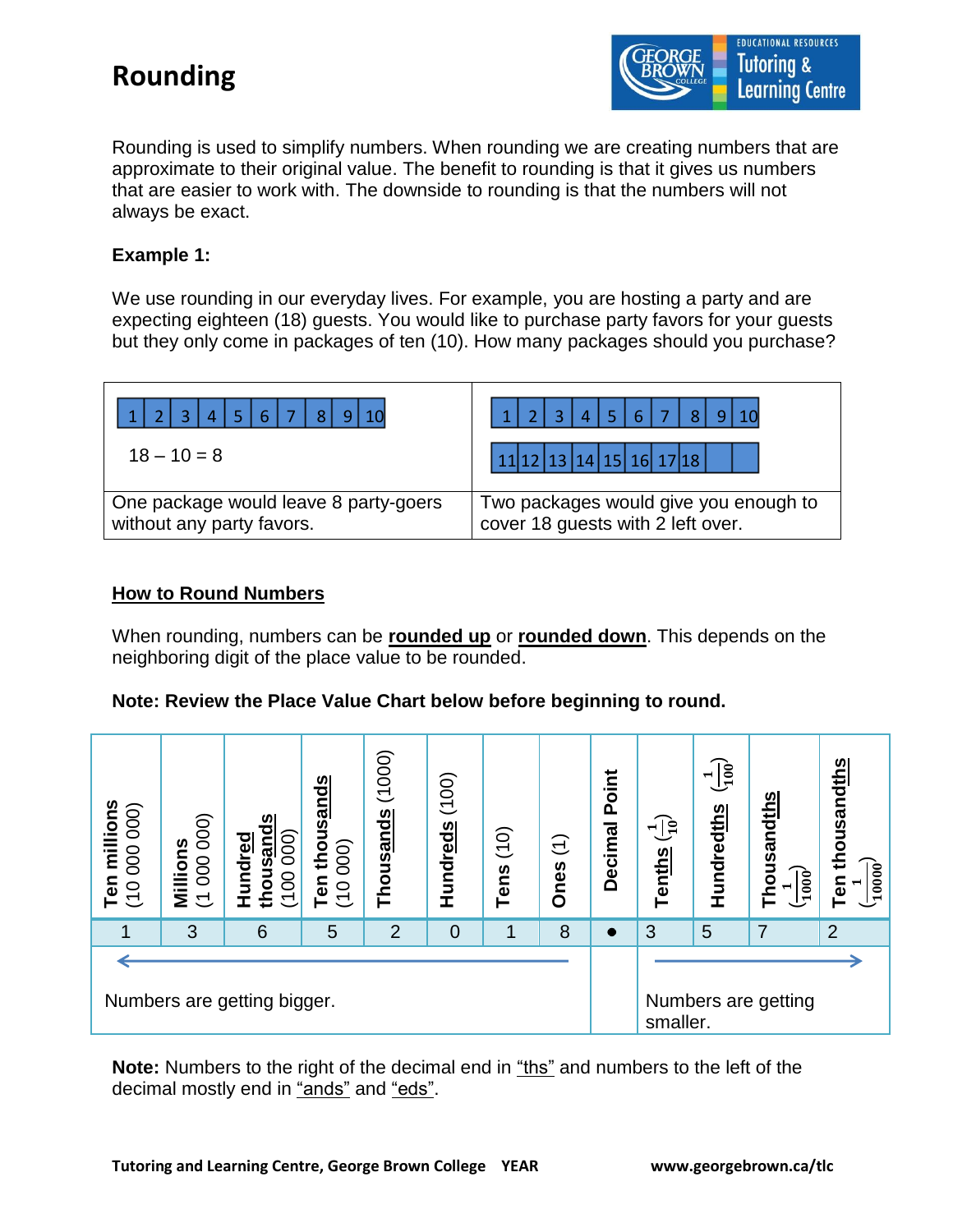

**When rounding, use the following steps as a guide.** 

| Step 1: | Circle the place value of the digit to be rounded. This is the rounding digit.                                                                                                                                                                                           |
|---------|--------------------------------------------------------------------------------------------------------------------------------------------------------------------------------------------------------------------------------------------------------------------------|
| Step 2: | Look to the neighboring digit on the right.                                                                                                                                                                                                                              |
| Step 3: | a) If the neighboring digit is less than five $(0 - 4)$ , keep the rounding digit the<br>same. This is called rounding down.<br>b) If the neighboring digit is five or greater (5 - 9), increase the rounding digit<br>by one. This is called rounding up.               |
| Step 4: | a) When rounding to the left hand side of the decimal, all digits to the right<br>side of the rounding digit will become 0 up until the decimal point.<br>b) When rounding to the right hand side of the decimal, drop all digits to the<br>right of the rounding digit. |

**Exercise 1:** Round the following number to the thousandths place value.

| Round to the<br>nearest<br>thousandth | thousands<br>hundred                                                                                                                                                                    | ten thousands | thousands               | hundreds       | tens             | ones            | Decimal point | tenths                  | hundredths     | thousandths             | ten thousandths |
|---------------------------------------|-----------------------------------------------------------------------------------------------------------------------------------------------------------------------------------------|---------------|-------------------------|----------------|------------------|-----------------|---------------|-------------------------|----------------|-------------------------|-----------------|
| <b>Number</b>                         | 3                                                                                                                                                                                       | 8             | $\overline{\mathbf{4}}$ | 3              | $\boldsymbol{0}$ | $6\phantom{1}6$ |               | $\overline{\mathbf{4}}$ | $\overline{7}$ | $\overline{\mathbf{5}}$ | 3               |
| <b>Rounded Number</b>                 | 3                                                                                                                                                                                       | 8             | $\overline{\mathbf{4}}$ | $\overline{3}$ | $\bf{0}$         | $6\phantom{1}6$ |               | 4                       | $\overline{7}$ | 5                       |                 |
| Step 1:<br>Step 2:<br>Step 3:         | Circle the digit in the thousandths place value.<br>Look to the neighboring digit on the right.<br>Since the neighboring digit is less than 5, the thousandths digit<br>stays the same. |               |                         |                |                  |                 |               |                         |                |                         |                 |
| Step 4:                               | Everything to the right of the thousandths place value gets cut off.                                                                                                                    |               |                         |                |                  |                 |               |                         |                |                         |                 |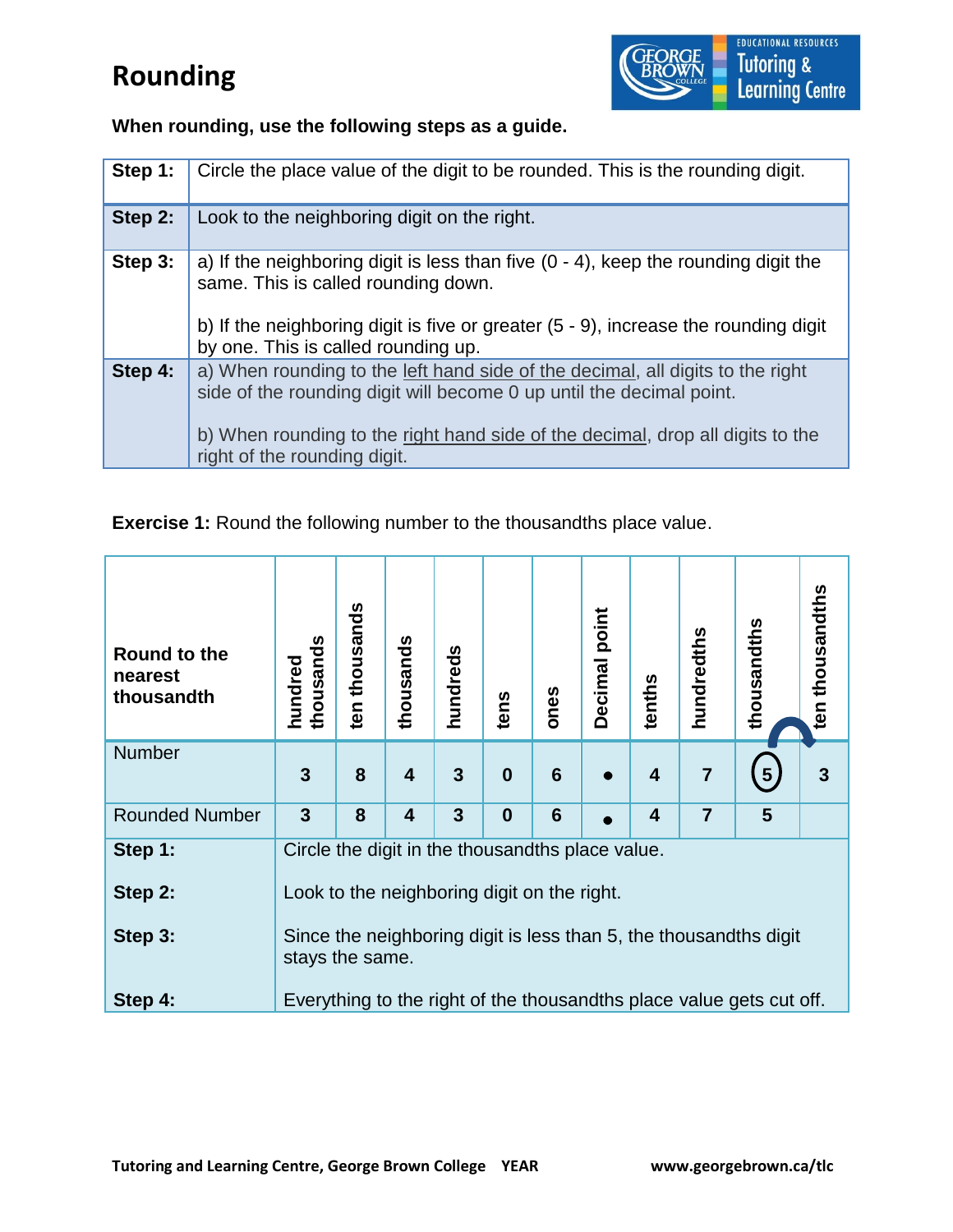

**Exercise 2:** Round the number 384306.4753 to the nearest ten.

- **Step 1:** Circle the digit in the tens place value.
- **Step 2:** Look to the neighboring digit on the right.
- **Step 3:** Since the neighboring digit is greater than 5, the tens place value goes up by 1.
- **Step 4:** Digits to the right of the tens place become 0 up until the decimal point.



**Exercise 3:** Round the number 384306.4753 to the nearest ten thousand.

- **Step 1:** Circle the digit in the ten thousands place value.
- **Step 2:** Look to the neighboring digit on the right.
- **Step 3:** Since the neighboring digit is less than 5, the ten thousands place value stays the same.
- **Step 4:** Digits to the right of the ten thousands place value become 0 up until the decimal point.



#### **Exercises:**

Round the following numbers to the place value indicated in brackets.

a) 
$$
25 \text{ (ten)} =
$$

- 
- 
- 
- 
- 
- 
- h)  $55678.036$  (thousand) = p)  $7534.033$  (ones) =

i) 1.000599 (ten thousandth) = b)  $340.3$  (hundred) =  $\qquad \qquad$  j)  $0.299$  (hundredth) = c)  $5683.09$  (tenth) = k)  $15.0293$  (ten) = d)  $36.407$  (hundredth) = l) 8730.52 (thousand) = e)  $0.0032$  (tenth) = m)  $0.0099$  (thousandth) = f)  $8.0109$  (hundredth) = n)  $452.98$  (hundredth) = g)  $489.9$  (one) =  $\qquad \qquad$  0) 3.053209 (hundredth) =